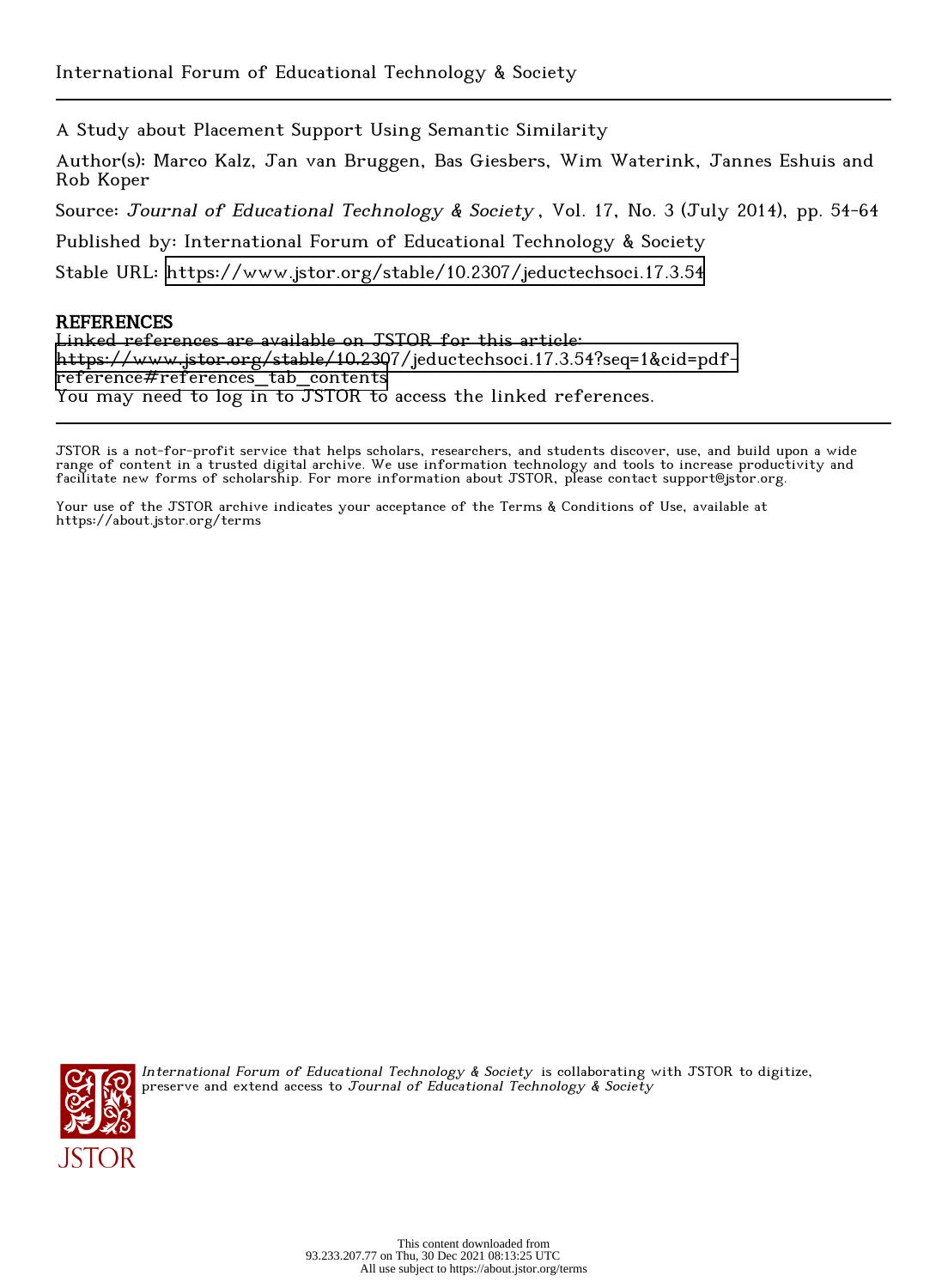# **A Study about Placement Support Using Semantic Similarity**

# **Marco Kalz1\* , Jan van Bruggen<sup>1</sup> , Bas Giesbers<sup>2</sup> , Wim Waterink<sup>3</sup> , Jannes Eshuis<sup>3</sup> and Rob Koper<sup>1</sup>**

<sup>1</sup>Welten Institute – Research Centre for Learning, Teaching and Technology, Open Universiteit Nederland, 6401 DL Heerlen, The Netherlands //<sup>2</sup>Department of Technology and Operations Management, Rotterdam School of

Management, Rotterdam, The Netherlands //<sup>3</sup>School of Psychology, Open Universiteit Nederland, 6401 DL Heerlen,

The Netherlands // marco.kalz@ou.nl // jan.vanbruggen@ou.nl // bgiesbers@rsm.nl // wim.waterink@ou.nl //

jannes.eshuis@ou.nl // rob.koper@ou.nl

#### \*Corresponding author

### (Submitted May 5, 2013; Revised September 5, 2013; Accepted November 23, 2013)

### **ABSTRACT**

This paper discusses Latent Semantic Analysis (LSA) as a method for the assessment of prior learning. The Accreditation of Prior Learning (APL) is a procedure to offer learners an individualized curriculum based on their prior experiences and knowledge. The placement decisions in this process are based on the analysis of student material by domain experts, making it a time-consuming and expensive process. In order to reduce the workload of these domain experts we are seeking ways in which the preprocessing and selection of student submitted material can be achieved with technological support. This approach can at the same time stimulate research about assessment in open and networked learning environments. The study was conducted in the context of a Psychology Course of the Open University of the Netherlands. The results of the study confirm our earlier findings regarding the identification of the ideal number of dimensions and the use of stopwords for small-scale corpora. Furthermore the study indicates that the application of the vector space model and dimensionality reduction produces a well performing classification model for deciding about relevant documents for APL procedures. Together we discuss methodological issues and limitations of our study whilst also providing an outlook on future research in this area.

#### **Keywords**

Methods, Assessment, Placement, Latent semantic analysis, Accreditation of prior learning, Networked learning

### **Introduction**

In open and networked learning environments (Koper, Rusman, & Sloep, 2005) it is an important problem to support learners to find appropriate learning opportunities that fit to their competence level and prior learning. While traditional technology-enhanced learning environments are currently facing an innovation phase due to the widespread use of social and mobile media most of the time the assessment systems lag far behind the innovation processes. We see the development of assessment systems for open and networked learning environments as one of the grand challenges for technology-enhanced learning that makes it necessary to develop and evaluate alternative methods to approximate the prior knowledge of learners and to construct individual learning paths through their learning network (Janssen et al., 2010). Traditionally this problem has been addresses by intelligent tutoring systems with methods from adaptive hypermedia research like scalar models, overlay models, perturbation models or genetic models (Brusilovsky & Millan, 2007). However, it is rather a closed world in which these models operate; systems can only take account of what they represent/know about the learner in the current learning environment. All "system experiences" are lost after changing the learning environment and cannot be reused in another system. This problem has been recognized as the "open corpus" problem (Brusilovsky & Henze, 2007). While these models have their value in traditional e-learning processes in learning networks they are not applicable at all. Alternative bottom-up approaches are needed to offer personalized learning paths that do not need extensive sets of metadata to reason about prior knowledge of learners. Traditionally, higher education institutions in several European countries support the accreditation of prior learning (APL) (Merrifield et al., 2000). A typical APL procedure consists of four main phases (Van Bruggen et al., 2004):

- In a *profiling* phase the institution collects information about the learner's needs and personal background.
- In the second phase learners collect and *present evidence* about their qualifications and experience. This evidence should support a claim for credit for the new qualification they are seeking.

*<sup>54</sup>* ISSN 1436-4522 (online) and 1176-3647 (print). © International Forum of Educational Technology & Society (IFETS). The authors and the forum jointly retain the copyright of the articles. Permission to make digital or hard copies of part or all of this work for personal or classroom use is granted without fee provided that copies<br>are not made or distributed for profit or commercia specific permission and/or a fee. Request permissions from the editors at kinshuk@ieee.org.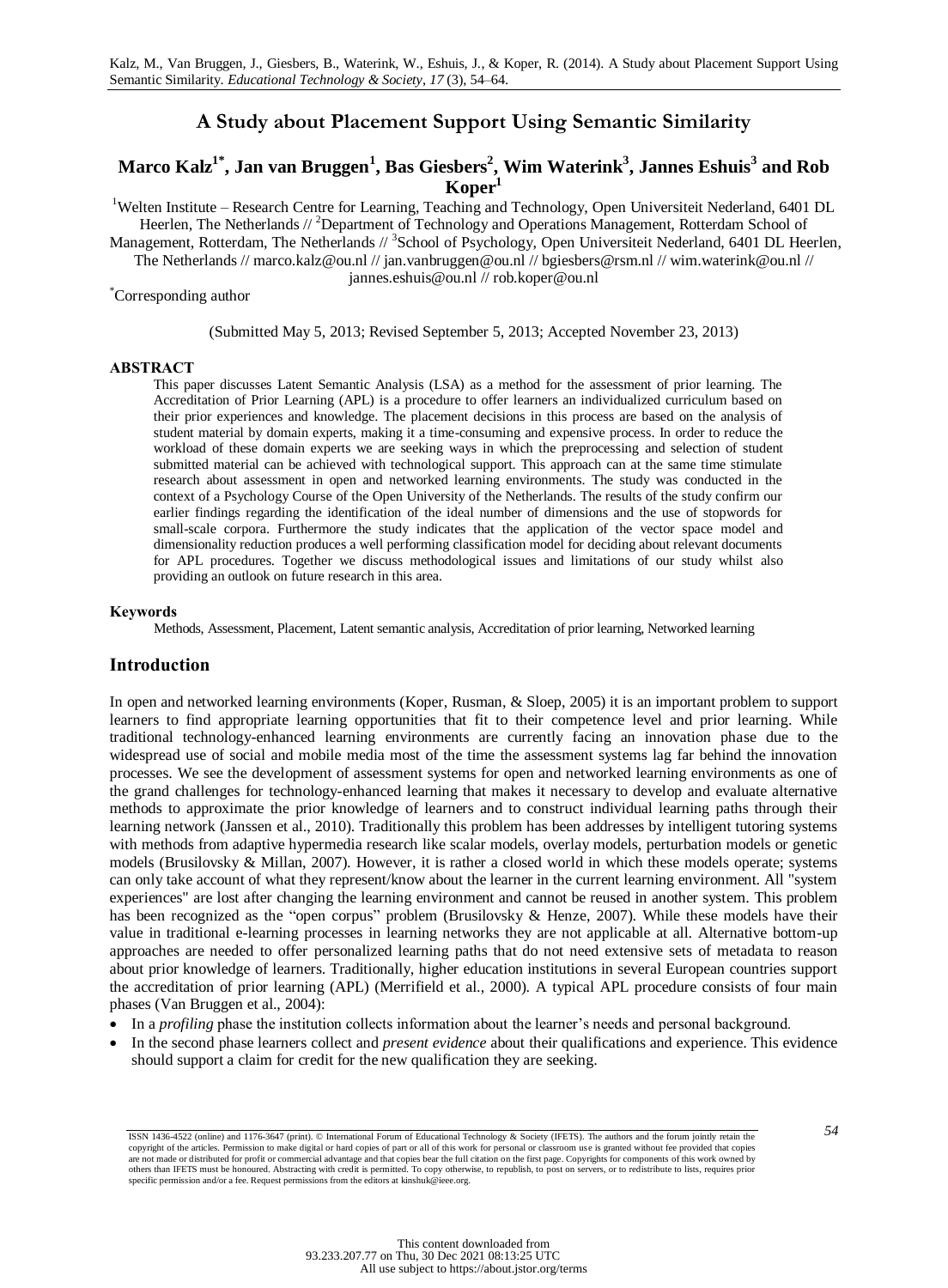- In the *assessment phase* the evidence submitted by the learner is analysed and reviewed conforming to the local assessment standards. The result of this phase of the procedure is an answer to the question of whether the student should be granted recognition of their prior learning.
- In the *accreditation phase* the results are verified by the department responsible for awarding the credit or recognizing the outcome of the assessment.

The procedures of APL are costly and time-consuming because they involve domain experts to assess the contents of the portfolios submitted by the students. There are two different approaches to accreditation in higher education institutions. On the one hand there is a generalized accreditation procedure based for example on certificates from vocational education which are expected to be equivalent to local certificates. On the other hand there is an individual accreditation procedure that also takes into account prior learning from non-formal and informal contexts. This second type of accreditation is seeking technological support models (Joosten-ten Brinke et al., 2008). These support models can range from a form of pre-advising the experts about which documents are relevant for the target course or study programme or it could help students to only fill their portfolios with material that is relevant to possible exemption decisions. At the same time these models have the potential to contribute to a future research agenda for technology-enhanced assessment in open and networked learning environments.

The basic assumption of our research is that prior knowledge of learners can be approximated by the content of the learner portfolio and therefore overlap between the documents in the portfolio and the courses of the plan/curriculum can act as a proxy to give exemptions and provide a personalized curriculum. The learner portfolio can consist of a variety of documents for other educational or work contexts like study assignments, thesis work or a project report. In an earlier publication (Kalz et al., 2007) we have analyzed existing technological solutions to assess prior knowledge with technological support. We have focused there on three categories of technologies, namely content similarity, metadata and ontologies. In this study we have focused on the content similarity aspect. The similarity calculation is executed in our study with the help of a dimensionality reduction technique similar to Latent Semantic Analysis (LSA).

## **LSA for prior knowledge approximation**

Latent Semantic Analysis (LSA) is a theory and method for extracting and representing the contextual-usage meaning of words by statistical computations (Landauer, 2007). The latent semantic analysis process consists of several steps: In the *indexing phase* all words and documents construct a so called Term-Document-Matrix (TDM), in which all terms are listed in the columns and all documents in the rows. After the counting of the occurrence of each word in all documents several weighting and normalization options are possible. In the *dimensionality reduction* phase a mathematical function called singular-value decomposition (SVD) is applied which is similar to factor-analysis. The end result of this process is a latent semantic space, in which the input documents are represented as vectors. Documents in this space are similar if they contain words which appear in the same context and so their vectors are close together in the space providing a measurement for the similarity of text. In the *retrieval or query phase* the query text is projected into the space and the distance to the document vectors is calculated via the cosine or the Euclidian mean. Since we cannot elaborate on LSA in more detail in this paper we recommend the papers mentioned above as an introduction to LSA.

Latent Semantic Analysis has been applied to several problems in the domain of Technology-Enhanced Learning such as peer tutoring (Van Rosmalen, 2008), provision of feedback (Graesser et al., 2005), automated essay scoring (Foltz, Laham & Landauer, 1999) and the selection of educational material (Graesser et al., 2000). Zampa and Lemaire (2002) applied LSA to the user modeling problem. In their model learners learn a domain by acquiring the most important "lexemes" of a domain. The most important crucial concepts are identified beforehand and the end result is a recommendation to look at the next best item based on the theory of proximal development (Vygotsky, 1978). Wolfe et al., (1998) focused on the use of LSA for the selection of educational material.

Our application of LSA is similar to those presented here but differs in a number of important aspects. In contrast to the approach of Zampa and Lemaire (2002) we do not aim to model the student background and the learning resources beforehand. Since we used text students have written in their prior education as a proxy to their prior knowledge we have a more dynamical model which could build on learning progress documented e.g., in an electronic portfolio. Our application of LSA also differs from a "simple" essay scoring scenario where a student text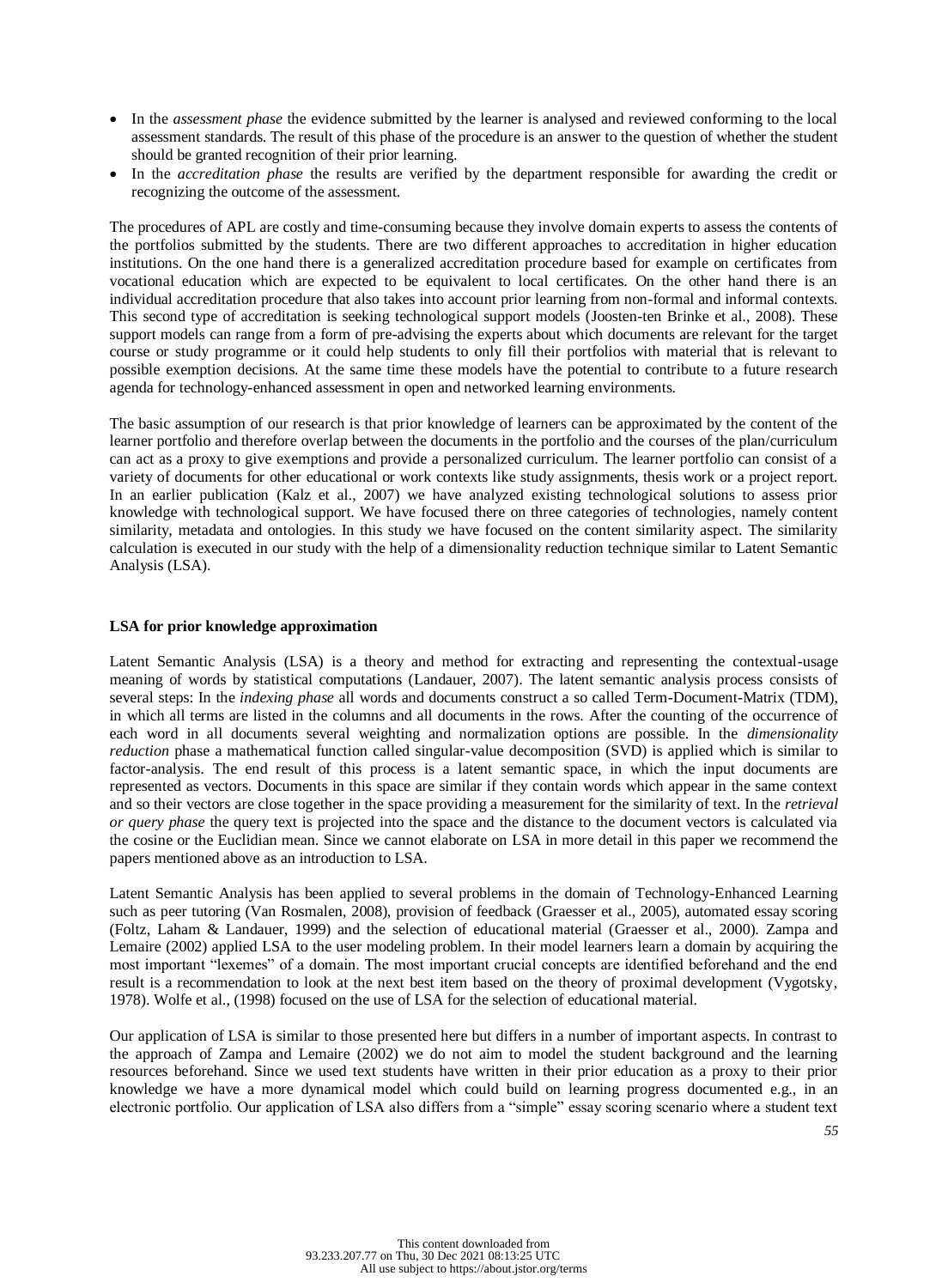is compared to one ore more clearly defined gold standard texts which provide the basis for judging about the quality of an essay. In our case the topical range of the student documents can be potentially very broad while the target documents or course units can be very similar to each other. This makes it very important to find an ideal dimensionality that results in the best discrimination between target documents.

## **Study**

In this paper we present a study that has been conducted at a Psychology Course of the Open University of the Netherlands. The foundations for this study are described in (Van Bruggen et al., 2004), and research agenda for it has been presented in (Kalz et al., 2008). The study employed a vector space model and dimensionality reduction technique inspired by Latent Semantic Analysis (LSA) to calculate a similarity between documents in the learner portfolios and the content of the course units. To test the validity of the results an expert validation with domain experts is performed and the performance of using LSA as a classifier for relevant or irrelevant documents was evaluated with a Receiver Operating Characteristic (ROC curve). ROC curves are a method from signal detection theory and they are often applied to binary classification experiments and model performance evaluation.

The hypothesis tested with this study is as follows: H1: LSA can classify documents as relevant/irrelevant in a manner comparable to human experts.

Our target for this study is to minimize the false-negative and the false-positive cases under a threshold level of 10%. Too many false-negative cases would hinder students from exemptions while too many false-positive cases would result in unnecessary work for the domain experts. In addition we checked the results we reported in a previous study about the identification of an ideal number of dimension for small corpora (Van Bruggen et al, 2006). However it is important to note that this study was not intended to evaluate the use of automated exemption rules for study programs but is intended to evaluate the applicability of the vector space model and dimensionality reduction techniques for learner placement in general. The exemption rules and problems associated with them such as trust issues, validity of thresholds etc. are not a specific problem of the method we are evaluating but of the general exemption procedure. This means that exemptions standards can differ between institutions and that they have to set their own thresholds for exemptions.

# **Method**

## **Study context and participants**

The study was carried out in the context of an introductory psychology course of the Open University of the Netherlands. Study participants were drawn from the 244 students that enrolled in the course around 7% submitted material to apply for the accreditation of prior learning. Overall we had a total number of 18 participants providing 28 documents to be compared to the units of the target course. Thus the total number of similarity ratings was 504 (28 documents x 18 course units).

# **Study procedures**

The introductory psychology course consisted of 18 units each of them dedicated to a subtopic of psychology. The course was offered in an online environment. Before students could enter the course they had to read an introduction about the content of the units of the course. Thereafter, the students filled out a questionnaire on any prior knowledge for the course or parts of the course. Students were invited to submit materials they had produced in their prior education or working environments. Documents submitted were work reports, (bachelor / master) theses, technical reports, essays, reference lists and presentations.

We have chosen the ideal dimensionality for the study based on two performance criteria. On the one hand we employed the connection between singular values and the variance they account for in the Term-Document matrices analyzed by LSA. Our target was to reduce the variance accounted for under a threshold of  $70 - 80$  % of variance represented in the data. This approach is in line with other studies that have a comparable purpose. Then we used the corpus documents as queries to control the discrimination between the chapters. These queries were tested for self-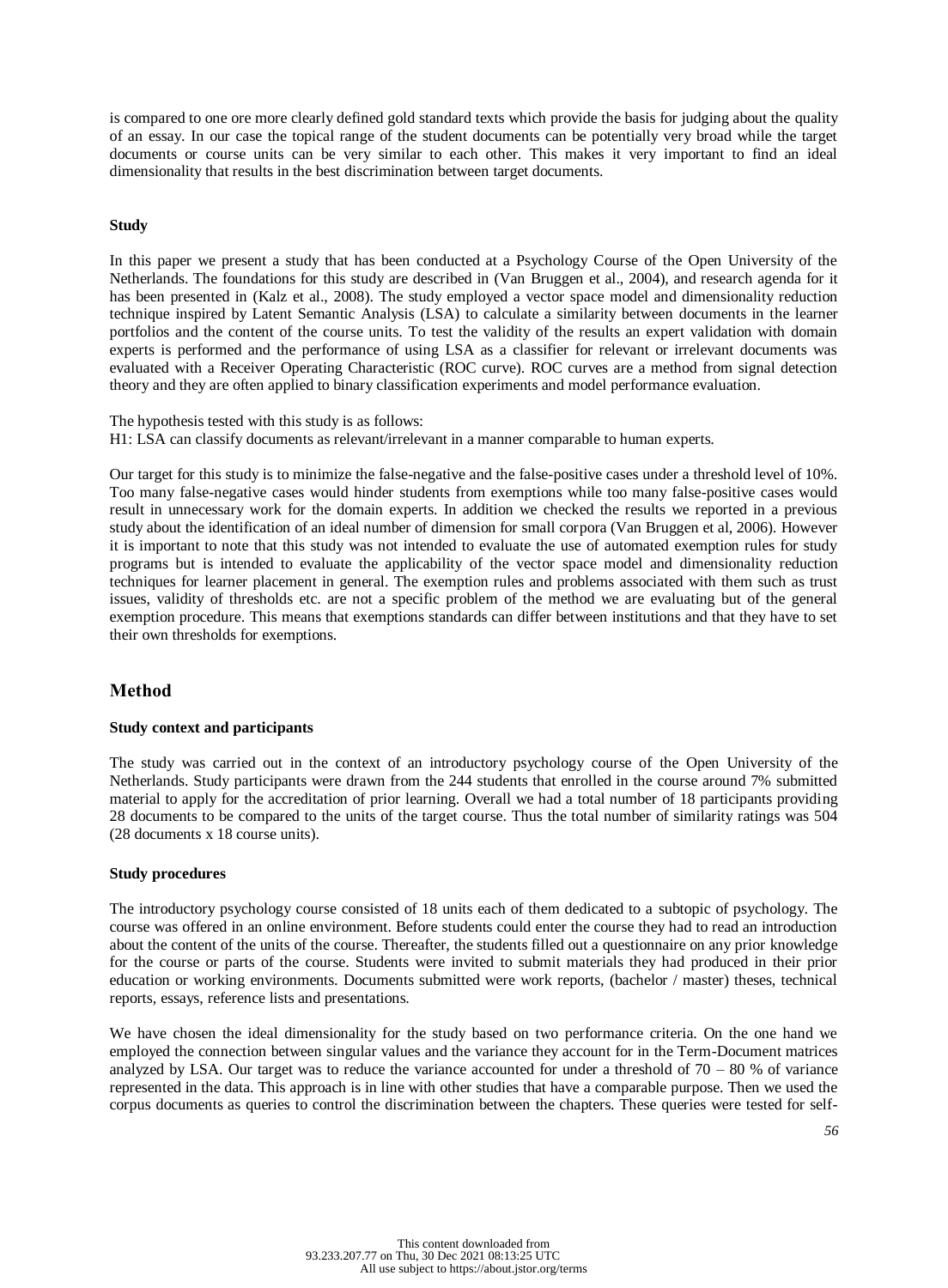correlations and discrimination to the other chapters under different conditions. We varied the dimensions used between 5 and 1000 and we used different stopword settings (no stopword list, 30% stopword, 50% stopword list). Stopwords were removed because they either appeared very infrequently or very often in the corpus. In addition we also evaluated the use of local and global weighting options. In this process we followed a method by (Rosmalen et al., 2006) to calibrate and test several LSA parameters.

In order to evaluate the results of the study two domain experts independently rated the similarity between the student documents and the domain documents on a 5-point Likert-scale. For each student document the experts evaluated the semantic similarity and marked if they would give an exemption. In addition they wrote down how much time it took to review the material. We also interviewed one of the domain experts. We calculated a raw overall percentage of agreement between the two raters. We calculated the interrater agreement according to the consensus and the constistency of the ratings by the two judges (Stemler, 2004). The consensus of the ratings by the two domain experts was calculated using Cohen's Kappa. The Spearman rank coefficient was used to calculate the consistency among the ratings. For the performance assessment we recoded the Likert scale into a binary scale. Here we used the most optimistic rule that a document is seen as relevant when at least one of the raters has rated the document with a value higher than 1.

The model performance assessment of our method as a classifier for relevant and irrelevant documents for APL procedures was analyzed via a confusion matrix and ROC-curve (Fawcett, 2003). ROC-Curves (Receiver Operating Characteristics) are a method from signal detection theory that has been applied to evaluate model performance assessment of classification models. In ROC curves the true positive rate (tpr) of a classifier is plotted against the false positive rate (fpr) while varying the thresholds used for the classification. One of the main advantages of the application of ROC-curves is that they are not sensitive to class skew (Hamel, 2009). With this approach we have also compared the effect of applying different weighting functions reported in the literature to contribute positively to performance in small-scale corpora (Nakov et al., 2001; Wild et al., 2005). We have compared the use of a logarithmic weighting function for a local weighting and the use of entropy and inverse document frequency for the global weighting and the combination of logarithmic and entropy weighting.

In addition we have calculated raw success scores on the document level (How many documents would have been recommended right?) and the person level (How many learners would have been exempted right if LSA would have decided about exemptions?). The corpus for the experiment consisted of the content of the 18 psychology learning units. This corpus had 28165 terms with 490431 occurrences. The corpus size was 3,1 MB. 13283 terms only appeared once in the corpus. After keeping only terms that appeared more than once the corpus was reduced to 14882 terms with 477147 occurrences.

All corpus and learner documents have been manually cut into paragraphs. The paragraph length was between 250 and 500 words. The corpus consisted in the end of 2246 paragraphs. In this study all analysis was done using the Text to Matrix Generator (TMG) - a Matlab implementation of Latent Semantic Analysis and other vector space techniques (Zeimpekis & Gallopoulos, 2006). For the experiment a script was written that calculates the mean of cosines for all paragraph to paragraph comparisons and writes down the mean correlation to all 18 chapters in a spreadsheet file.

# **Results**

## **Dimensionality reduction and sensitivity**

For the estimation of the ideal dimensionality we were able to reproduce results obtained in a prior explorative study (Van Bruggen et al., 2006). Figure 1 shows our research corpus with different stopping strategies applied and with different numbers of singular values.

In this figure we can see that the variance zone of 80% variance accounted for or higher starts with different numbers of singular values depending on the stopping strategy used. For no stopping this zone starts at a reduction to 194 singular values. For the 30% stopping strategy this zone starts at 530 singular values while it starts for the 50% stopping strategy at 713 singular values. The second performance criterion was tested with the discrimination between the target learning units. Figures  $2 - 4$  illustrate the self-correlation and the correlation to the other learning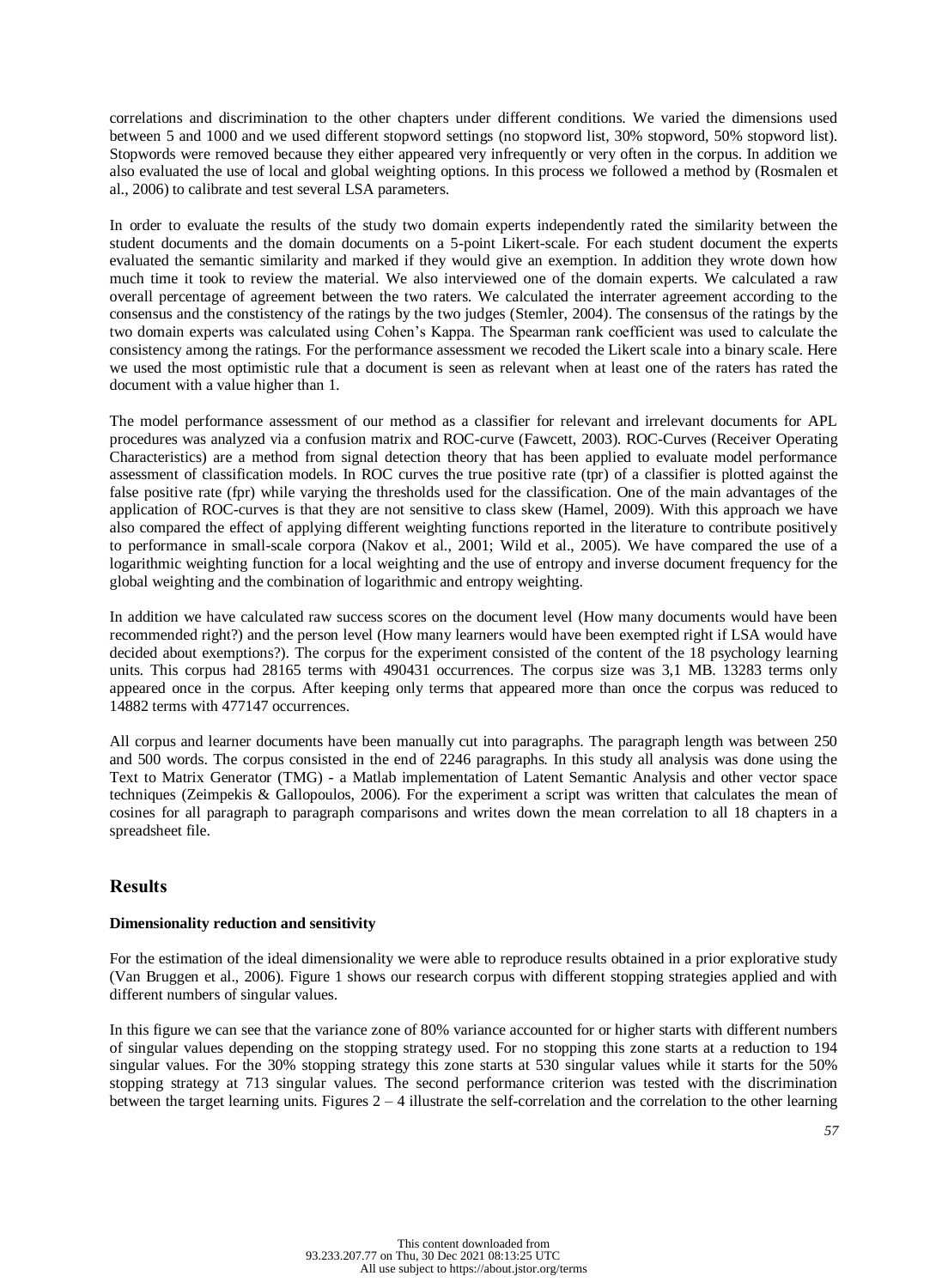units for the learning unit 1. These figures show the relation between singular values extracted for the analysis in relation to cosine similarity between the units. The ultimate goal for the ideal number of singular values and stopwords would be that there is a clear distinction between the units to be able to discriminate between the relevant and obsolete target learning activities. Note that we did not analyze the full range of singular values but only a selection since the figures are only used for illustrative purposes.



*Figure 1.* Correlations and variance explained for different numbers of singular values and 3 different stopping strategies



*Figure 2*. Correlations and self-correlation for learning unit 1 with no stopping

As we can see in figure 2 it is not possible to discriminate between unit 1 and the other learning units of the course. All units are too similar to each other to be able to discriminate between them. In figure 3 we have increased our stopword strategy to 30 %.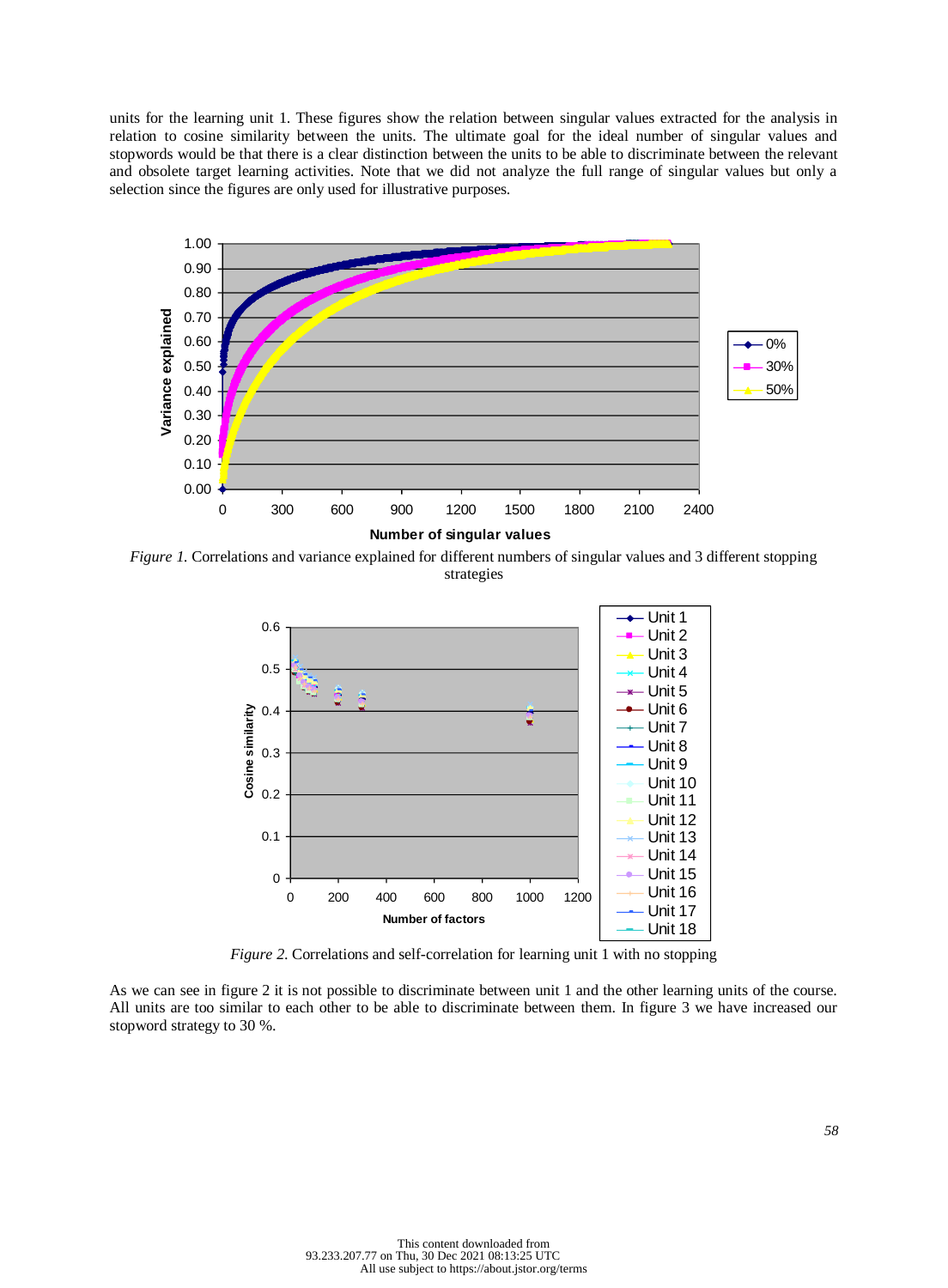

*Figure 3*. Correlations and self-correlation for learning unit 1 with 30% stopping

As we can see in figure 3 the cosine values drop and discrimination between the chapters improves with a 30% stopping strategy. But still it is not easy to clearly discriminate between the chapters. In figure 4 we increased our stopping strategy to 50% stopwords.



*Figure 4.* Correlations and self-correlation for learning unit 1 with 50% stopping

Overall we can see that the cosine values drop the more stopwords we apply, but at the same time the discrimination between the target documents in the corpus improves sufficiently to discriminate between the chapters. This effect could be replicated for all 18 units. After having defined the ideal number of factors and stopwords for the analysis we have used these parameters (800 factors with a 50% stopword list) for querying the student documents and comparing the cosine values to the 18 learning units.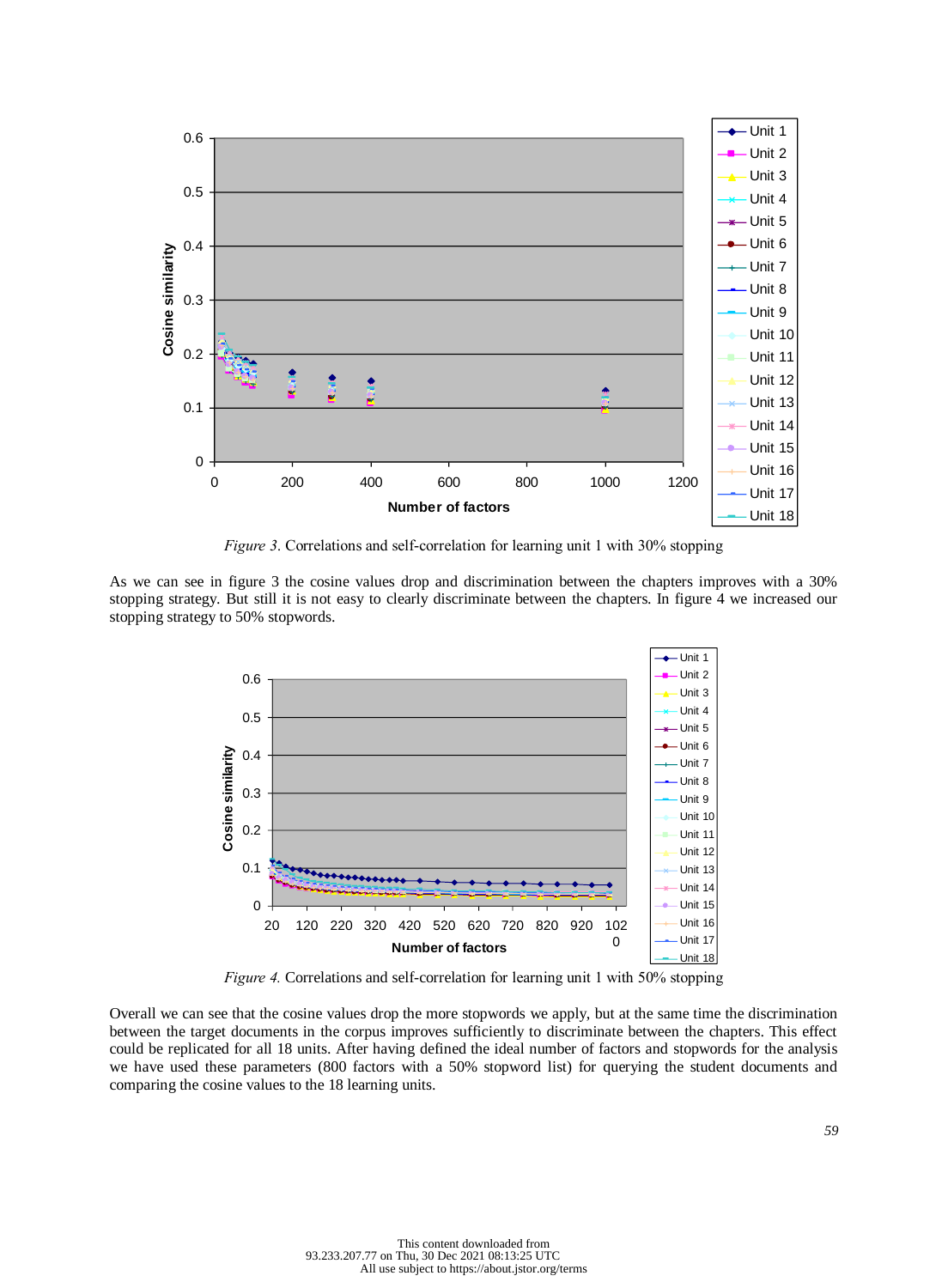#### **Model performance assessment**

The raw agreement between the two domain experts was 95%. This high agreement between raters was mainly based on the high number of submissions not rated as relevant for the APL procedure. The interrater reliability for the raters was found to be Kappa =  $0.77$  (p < 0.001). According to Spearmans rho (1904) there was a high consistency between the ratings (rho =  $0.75$ , p <  $0.01$ ). After the recoding into a binary classification the interrater agreement was Kappa =  $0.74$  (p < 0.001).

Only 8 % of all cases (40 cases) were evaluated as relevant for APL. Because of this the data were negatively skewed. The expert data confirmed our basic assumption that content similarity is related to exemptions in APL procedures. If we take into account only cases with content similarity higher 2 on the Likert scale then 83 % of the cases have been proposed for an exemption in the mean of both raters. Seven learners would have been given exemptions based on the decisions of experts which equals 38 % of all participants who submitted material for the study.

In our evaluation of the impact of different weighting functions we have compared five parameters as shown in Figure 5. This figure is a plot of the true positive rate on the y-axis and the false positive rate on the x-axis.



*Figure 5*. Receiver operating characteristics curve (ROC curve) for LSA with different weighting parameters

There are several important aspects to be reported. In general, we can report that without taking into account the different weighting functions our method can be clearly distinguished from a random classifier that would rate documents by chance into each of the categories. Overall the use of the weighting functions reported in the literature has slightly decreased the performance of our model and the best performance could be reached without any local and global weighting. To compare this performance in more detail we provide in table 1 an overview of the size of the Area und the ROC curve (AUC) which can be used to evaluate the performance of a classification model.

| Table 1. Influence of weighting to performance measured with the size of the Area under the ROC-Curve and the |  |
|---------------------------------------------------------------------------------------------------------------|--|
|---------------------------------------------------------------------------------------------------------------|--|

| standard error |       |             |  |
|----------------|-------|-------------|--|
|                | AUC   | Std. Error. |  |
| No wght.       | 0.811 | 0.0262      |  |
| Logarithmic    | 0.777 | 0.0313      |  |
| Entropy        | 0.708 | 0.0413      |  |
| Log./Entropy   | 0.741 | 0.0386      |  |
| <b>IDF</b>     | 0.697 | 0.0417      |  |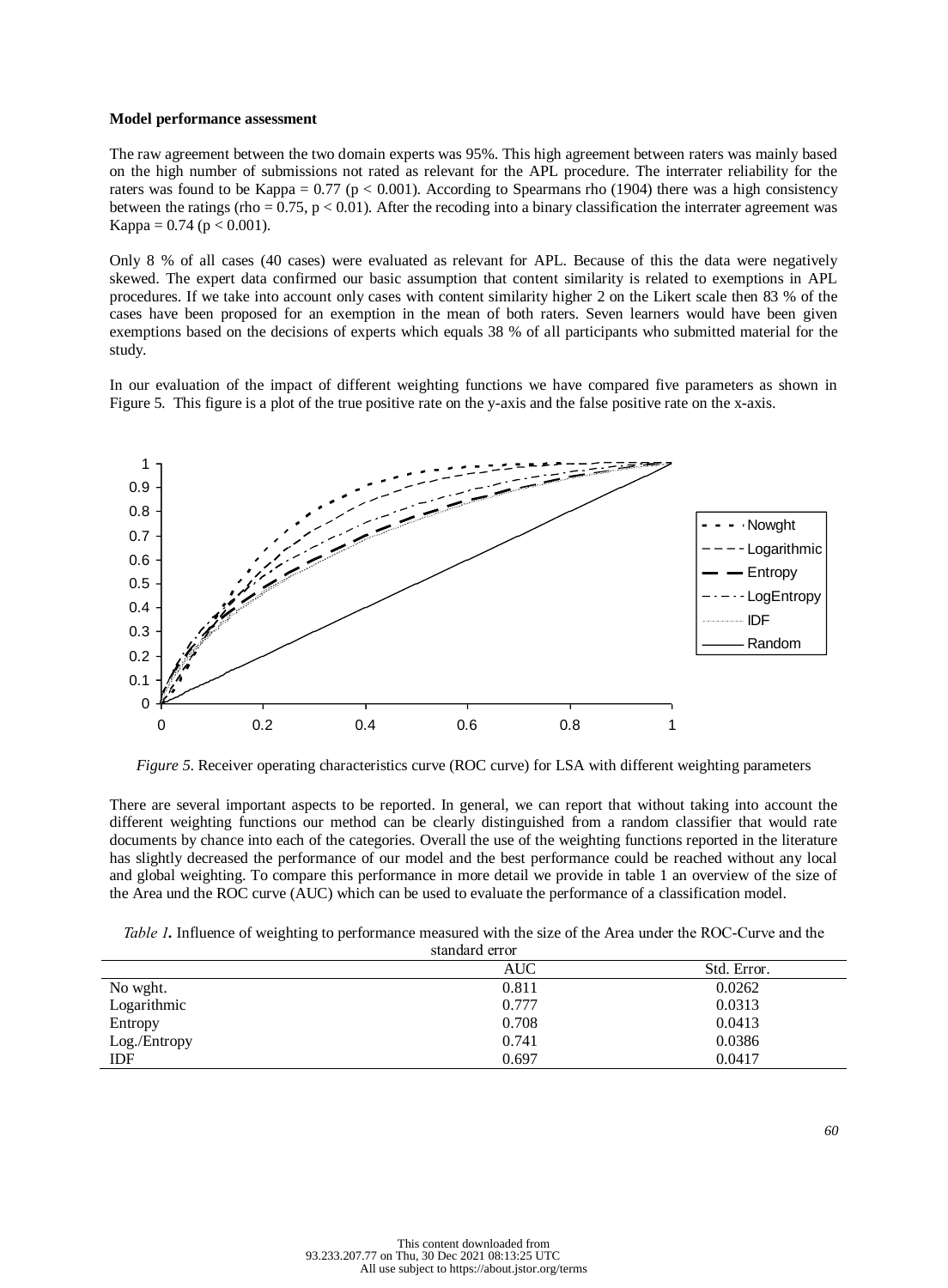We can see that the inverse document frequency function (idf) performs worst for our model and that the logarithmic function was the second best option. If we also take into account the confidence intervals of the ROC curves we have to summarize that the weighting functions decrease the performance but not significantly because the confidence intervals of all settings overlap as we can see in figure 6.



*Figure 6.* Impact of local and gobal weighting to the model performance assessment

Thus we have decided to use the 800 dimensions, a 50% stopword list and no weighting for our model. For this settings human raters and LSA results show only a moderate agreement of Kappa =  $0.33$  (p < 0.001). The mean of the ratings was 0.11 (Std. error = 0.21) while the mean variance was 0.23 and the mean standard deviation 0.47. To discuss the performance of our model more into detail we provide an overview of the results with a confusion matrix (table 1). We can see that LSA could successfully classify 88 % of all cases right. The false positive cases are 8 % of all cases while 2 % of the cases fall into the false negative category.

| <i>Table 2.</i> Classification results Human ratings vs. LSA ratings $(n = 504)$ |  |  |  |  |  |
|----------------------------------------------------------------------------------|--|--|--|--|--|
|                                                                                  |  |  |  |  |  |

|            |            | -<br>Human rating      |     |  |
|------------|------------|------------------------|-----|--|
|            |            | Relevant<br>Irrelevant |     |  |
| LSA rating | Relevant   | 28                     | 40  |  |
|            | Irrelevant |                        | 417 |  |

The *sensitivity/true positive rate* of our model is 0.7 while the *specificity* is 0.91. The *false positive rate* is 0.08. Overall the *negative predictive value* of our model is 0.97 while the *false discovery rate* is 0.58. The Area Under the ROC-Curve (AUC) for our model was 0.81 (95% CI, Std Err. = 0.0262). Overall this is a sign of a good predictive model.

On the document level we have analyzed how many documents of the 36 would have been passed to the human experts if our LSA model would have been implemented to evaluate relevant documents. Here we have compared two different methods: The mean of all cosine values to each chapter for every learner document and the maximum cosine value of the comparison between learner document and all 18 chapters. The raw percentage of right classified documents of the mean method was 85 % while it was only 43 % with the maximum method. On the level of the learner our model would have recognized 7 of 12 given course unit exemptions of the human raters but it would have added 40 false positive exemptions on top for these 7 learners. Overall human experts needed in the mean 255 minutes to analyze the material provided by the students.

# **Discussion**

Based on a method to estimate the ideal number of dimensions retained in an LSA space we could reach sufficient discrimination between the target documents and identify the ideal number of dimensions for our study. With these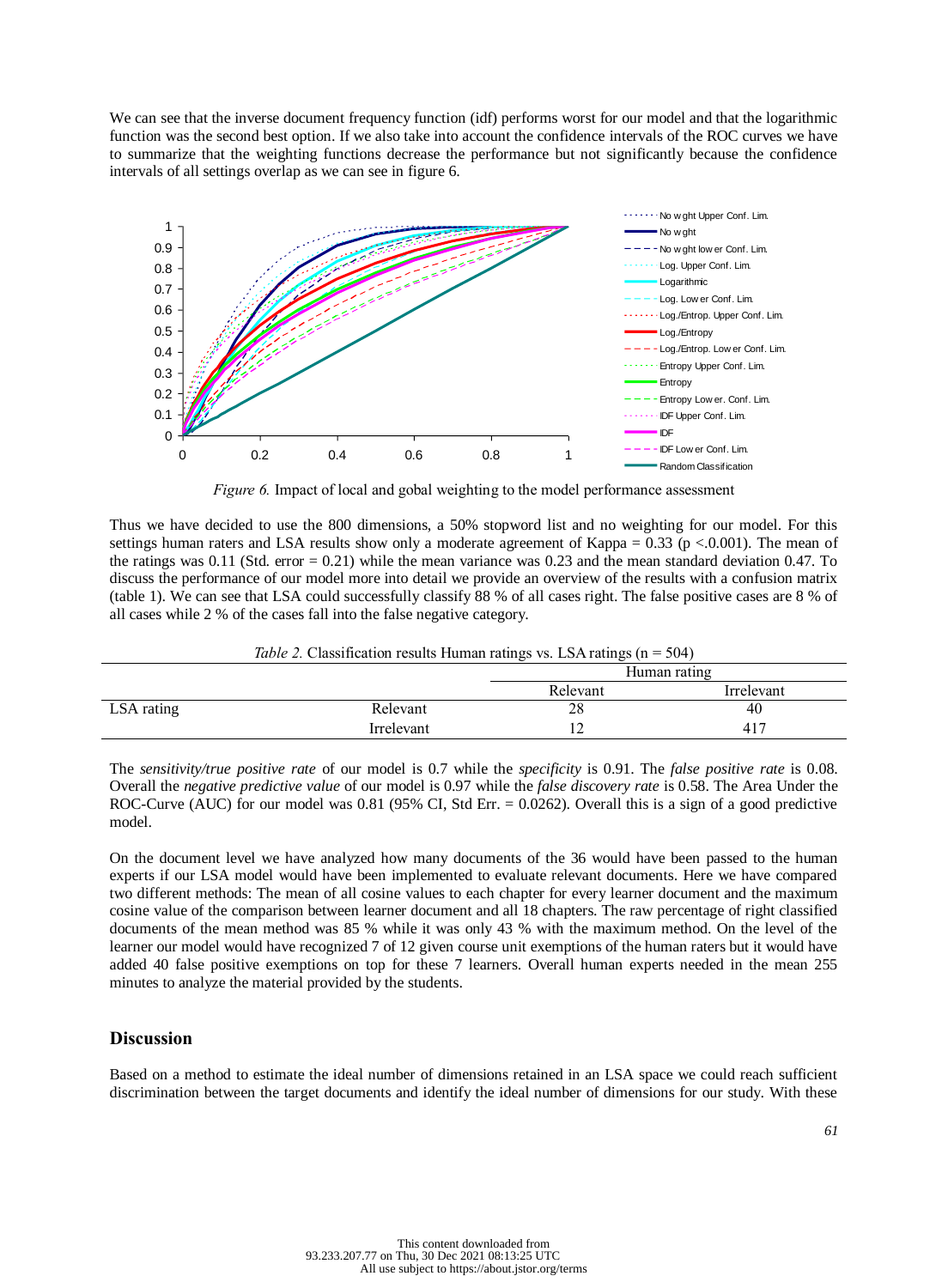results we confirm our findings from an earlier study on LSA and small-scale corpora. This lets us conclude, that the application of a stopword strategy between 30% and 50% is needed to reach sufficient discrimination between documents for placement support on small-scale corpora. After testing different weighting options we could show that weighting does not improve the performance of our model. Overall we could reach a satisfactory classification model because of two reasons. First we could reach our self-set target of less than 10% false positive and false negative cases. Second, an AUC value of 0.81 is seen as a good performance indicator for a classification model.

In summary we have to reject the null-hypotheses showing that LSA can successfully discriminate sufficiently between relevant and irrelevant documents according to the targets we have set ourselves.

But there are several limitations to the here presented study. First of all the low number of participants and especially relevant documents is problematic in case of generalizability of the results. The data we collected for an APL procedure resulted in negatively skewed data. After discussing these findings with an APL expert we discovered that students are often not aware of what to submit for exemptions. This means that collecting more student data would likely lead to a similar skewed dataset. In fact, it is a part of the problem we are trying to solve with this technology.

Some of the false negative cases reveal that human experts decide about exemptions on more factors then just the semantic similarity between learner documents and target documents. One case was especially interesting in this regard: One of the learners submitted a very detailed description about an experiment they had conducted. This description did not contain sufficient semantic concepts which illustrated a relationship to the target documents. But human raters deducted from the document that this learner must have specific prior knowledge in psychology to be able to write such a document. For this purpose other techniques and approaches to approximate prior knowledge are needed which go beyond semantic similarity. In related experiments we have focused on semantic networks and other ways to visualize content of sets of documents for visual inspection (Kalz et al., 2009; Berlanga et al., 2011). This could address the problem of the false negative since there would be a combination of methods which would address most false negative cases from the study.

The qualitative interview showed us that the analysis model of the human experts is based on semantic similarity of documents but the cognitive process is more complicated. One domain expert described the analysis process with different steps involving keyword analysis, semantic analysis and quality ranking of the student documents. While our study confirms that the application of dimensionality reduction techniques like LSA for the support of APL procedures and the approximation of prior knowledge is a promising research and development direction the approach needs to be validated in several different contexts. In this regard we expect that a training phase is needed in all implementations to align the approach to local thresholds and local decision boundaries.

We believe that the work presented here can stimulate research about alternative bottom-up assessment methods that will play an important role in future open and networked learning environments. From a European perspective especially the development and evaluation of similar approaches in a multilingual context is a challenging research direction.

# **References**

Berlanga, A., Kalz, M., Stoyanov, S., van Rosmalen, P., Smithies, A., & Braidman, I. (2011). Language technologies to support formative feedback. *Educational Technology & Society, 14*(4), 11–20.

Joosten-ten Brinke, D. J., Brand-Gruwel, S., Sluijsmans, D., & Jochems, W. (2008). The quality of procedures to assess and credit prior learning: Implications for design. *Educational Research Review, 3*(1), 51-65.

Brusilovsky, P., & Henze, N. (2007). Open corpus adaptive educational hypermedia. In P. Brusilovsky, A. Kobsa, & W. Nejdl, *The Adaptive Web* (pp. 671-696). Berlin, Germany: Springer.

Brusilovsky, P., & Millan, E. (2007). User models for adaptive hypermedia and adaptive educational systems. In P. Brusilovsky, A. Kobsa, & W. Nejdl (Eds.), *The Adaptive Web* (pp. 3 - 53). Berlin, Germany: Springer.

Fawcett, T. (2003). *ROC graphs: Notes and practical considerations for researchers.* (HP Labs Tech Report No. HPL-2003-4). Paolo Alto, CA: HP Laboratories.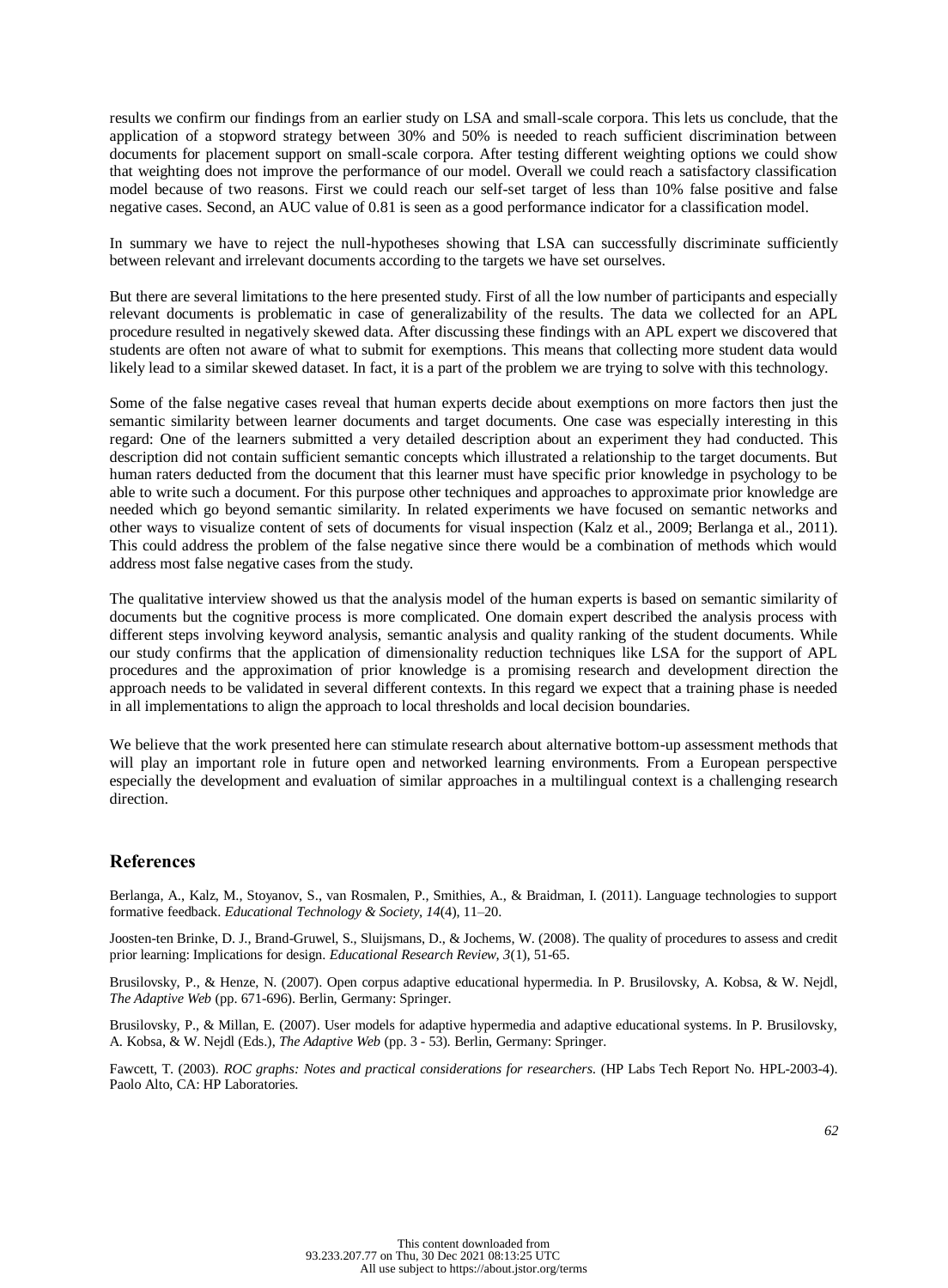Foltz, P. W., Laham, D., & Landauer, T. K. (1999). The intelligent essay assessor: Applications to educational technology. *Interactive Multimedia Electronic Journal of Computer-Enhanced Learning*, *1*(2). Retrieved May 15, 2013, from http://imej.wfu.edu/articles/1999/2/04/index.asp

Graesser, A., Chipman, P., Haynes, B., & Olney, A. (2005). AutoTutor: An intelligent tutoring system with mixed-initiative dialogue. *IEEE Transactions on Education, 48*(4), 612-618.

Graesser, A., Wiemer-Hastings, P., Wiemer-Hastings, K., Harter, D., & Person, N. (2000). Using latent semantic analysis to evaluate the contributions of students in autotutor. *Interactive Learning Environments, 8*(2), 129-147.

Hamel, L. (2009). *Model Assessment with ROC Curves.* In J. Wang (Ed.), *Encyclopedia of Data Warehousing and Mining* (2nd ed.) (pp. 1316-1323). Hershey, PA: Information Science Reference. doi:10.4018/978-1-60566-010-3.ch204

Janssen, J., Berlanga, A. J., Heyenrath, S., Martens, H., Vogten, H., Finders, A., … Koper, R. (2010). Assessing the learning path specification: A pragmatic quality approach. *Journal of Universal Computer Science, 16*(21), 3191-3209.

Kalz, M., Van Bruggen, J., Rusman, E., Giesbers, B., & Koper, R. (2007). Positioning of learners in learning networks with content, metadata and ontologies. *Interactive Learning Environments, 15*(2), 191-200.

Kalz, M., Van Bruggen, J., Giesbers, B., Waterink, W., Eshuis, J., & Koper, R. (2008). A model for new linkages for prior learning assessment. *Campus-Wide Information Systems, 25*(4), 233–243.

Kalz, M., Berlanga, A., Van Rosmalen, P., Stoyanov, S., Van Bruggen, J., & Koper, R. (2009). Semantic networks as means for goal-directed formative feedback. In V. Hornung-Prähauser (Ed.), *Kreativität und Innovationskompetenz im digitalen Netz - Creativity and Innovation Competencies in the Web, Sammlung von ausgewählten Fach- und Praxisbeiträgen der 5. EduMedia Fachtagung 2009* (pp. 88–95). Salzburg, Austria: Salzburg Research.

Koper, R., Rusman, E., & Sloep, P. (2005). Effective learning networks. *Lifelong Learning in Europe, 1*(1), 18-27.

Landauer, T. (2007). *LSA as a theory of meaning.* In T. Landauer, D. McNamara, S. Dennis, & W. Kintsch (Eds.), *Handbook of latent semantic analysis* (pp. 3-34). Mahwah, NJ: Lawrence Erlbaum Associates.

Merrifield, J., McIntyre, D., & Osaigbov, R. (2000). Mapping APEL final report: Accreditation of prior experiential learning in English higher education. London, UK: Learning from Experience Trust.

Nakov, P., Popova, A., & Mateev, P. (2001). Weight functions impact on LSA performance. In R. Mitkov (Ed.), *Proceedings of the Recent Advances in Natural language* (pp. 187-193). Tzigov Chark, Bulgaria: Bulgarian Academy of Science.

Rosmalen, P., Sloep, P., Brouns, F., Kester, L., Kone, M., & Koper, R. (2006). Knowledge matchmaking in Learning Networks: Alleviating the tutor load by mutually connecting learning network users. *British Journal of Educational Technology, 37*(6), 881- 895.

Stemler, S. (2004). A comparison of consensus, consistency, and measurement approaches to estimating interrater reliability. *Practical Assessment, Research & Evaluation, 9*(4).

Spearman, C. (1904). The proof and measurement of association between two things. *American Journal of Psychology, 15*,72– 101.

Van Bruggen, J., Sloep, P., Rosmalen, P. V., Brouns, F., Vogten, H., & Koper, R., & Tattersall, C. (2004). Latent semantic analysis as a tool for learner positioning in learning networks for lifelong learning. *British Journal of Educational Technology, 35* (6), 729-738.

Van Bruggen, J., Rusman, E., Giesbers, B., & Koper, R. (2006). Content-based positioning in learning networks. In Kinshuk, R. Koper, P. Kommers, P. Kirschner, D. Sampson, & W. Didderen (Eds.), *Proceedings of the Sixth IEEE International Conference on Advanced Learning Technologies* (pp. 366-368). Kerkrade, The Netherlands: IEEE.

Van Rosmalen, P. (2008). Supporting the tutor in the design and support of adaptive e-learning. Heerlen, The Netherlands: Open University of the Netherlands.

Vygotsky, L. S. (1978). Mind in society: The development of higher mental process.

Wild, F., Stahl, C., Stermsek, G., & Neumann, G. (2005). Parameters driving effectiveness of automated essay scoring with LSA. *Proceedings of the 9th Computer Assisted Assessment Conference*. Retrieved from the CAA website: http://caaconference.co.uk/pastConferences/2005/proceedings/WildF\_StahlC\_StermsekG\_NeumannG.pdf

Wolfe, M. B., Schreiner, M. E., Rehder, B., Laham, D., Foltz, P. W., Kintsch, W., & Landauer, T. K. (1998). Learning from text: Matching readers and texts by Latent Semantic Analysis. *Discourse Processes, 25*, 309-336.